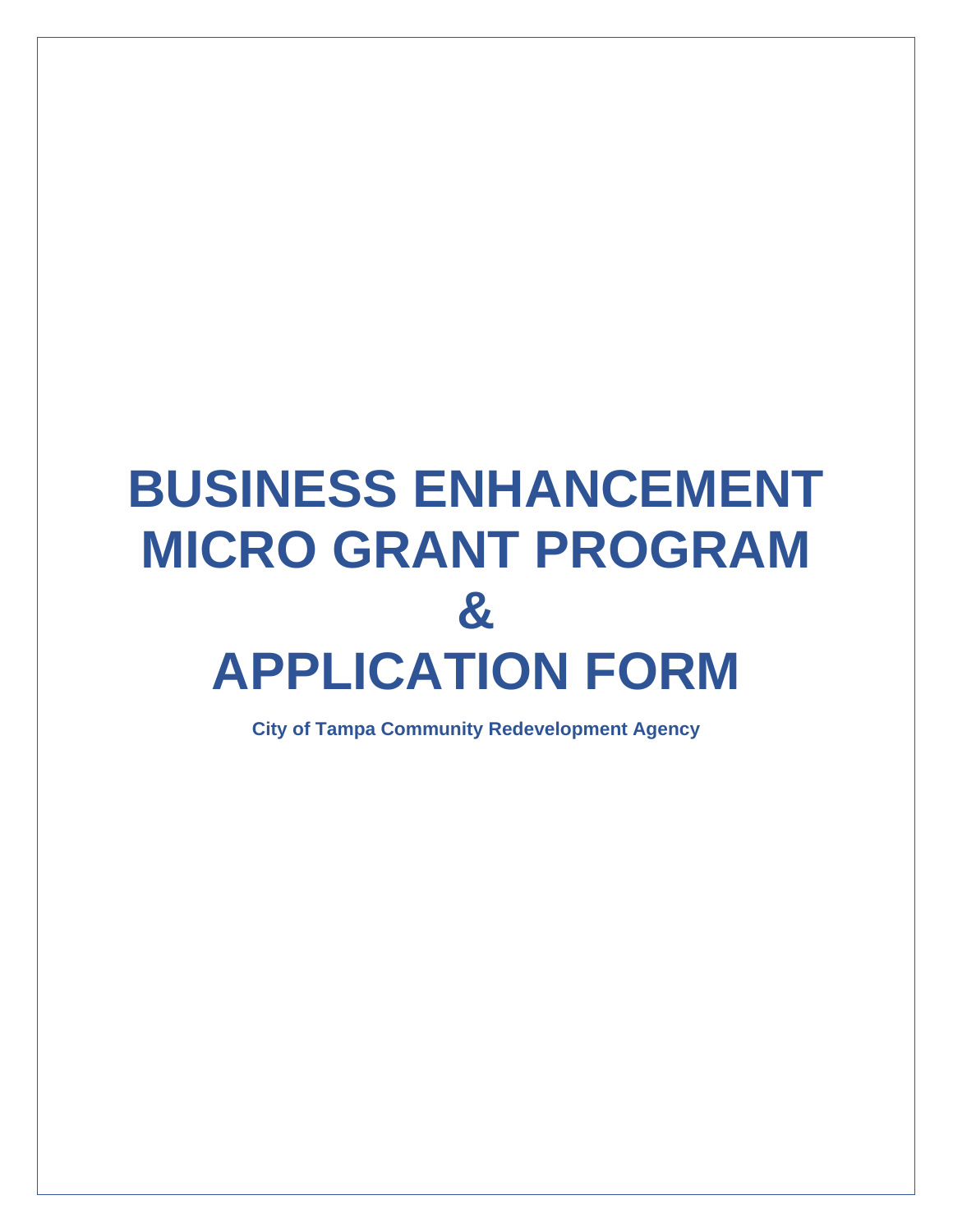## **WEST TAMPA CRA BUSINESS ENHANCEMENT MICRO GRANT PROGRAM**

#### **1) PROGRAM GOAL**

The Business Enhancement Micro Grant Program (Program) is designed to incentivize business owners located within the West Tampa Community Redevelopment Area (CRA) to make building, structural, and site improvements to their property. In addition, the Program will aid to create a positive visual impact on the image and character of the community. The Program aims to strengthen local small businesses – improving their competitiveness, productivity and capacity – and promotes a business-friendly atmosphere. **The focus of this Program is directed to the visible improvement of non-residential properties to enhance corridor aesthetics and to gain pedestrian comfort.**

In addition, the purpose and intent of the Program is to support the implementation of the adopted West Tampa Community Redevelopment Plan (Section 9.2e, page 15).

#### **2) PROGRAM ELIGIBILITY**

Eligible applicants can receive grant funding up to **\$10,000, based on a 50%-50% grant match** for eligible improvements visible from the abutting rights-of-way.

#### **Applicant Eligibility**

To be eligible for the Program, the Applicant must meet all the following qualifications:

- Must be the owner\* of the subject property.
- Program grant funds must be used for non-residential property (business, commercial and light industrial properties).
- Must be current in all property taxes and City of Tampa (City) business fees.
- Must be in good standing with the City (e.g. current on utility bills and no outstanding code enforcement or building code violations). This requirement may be waived by the CRA Manager if the work proposed under this application will remediate all code violations.
- Must be free of code enforcement liens or other City liens.
- The business on the property must be legally authorized to do business within the City by virtue of a valid Business Tax Receipt **(attach a copy of Business Tax Receipt with completed application)**.
- The business on the property must be an independently owned and operated local business.
- If the business is an independently owned and operated franchise, other franchise locations must ONLY be located within the municipal boundary of the City.
- The business on the property must make independent decisions regarding its name, signage, brand, appearance, purchasing practices, hiring, and distribution, and must be solely responsible for paying its own mortgage, rent, marketing, and other business expenses without assistance from a corporate headquarters outside of the City limits.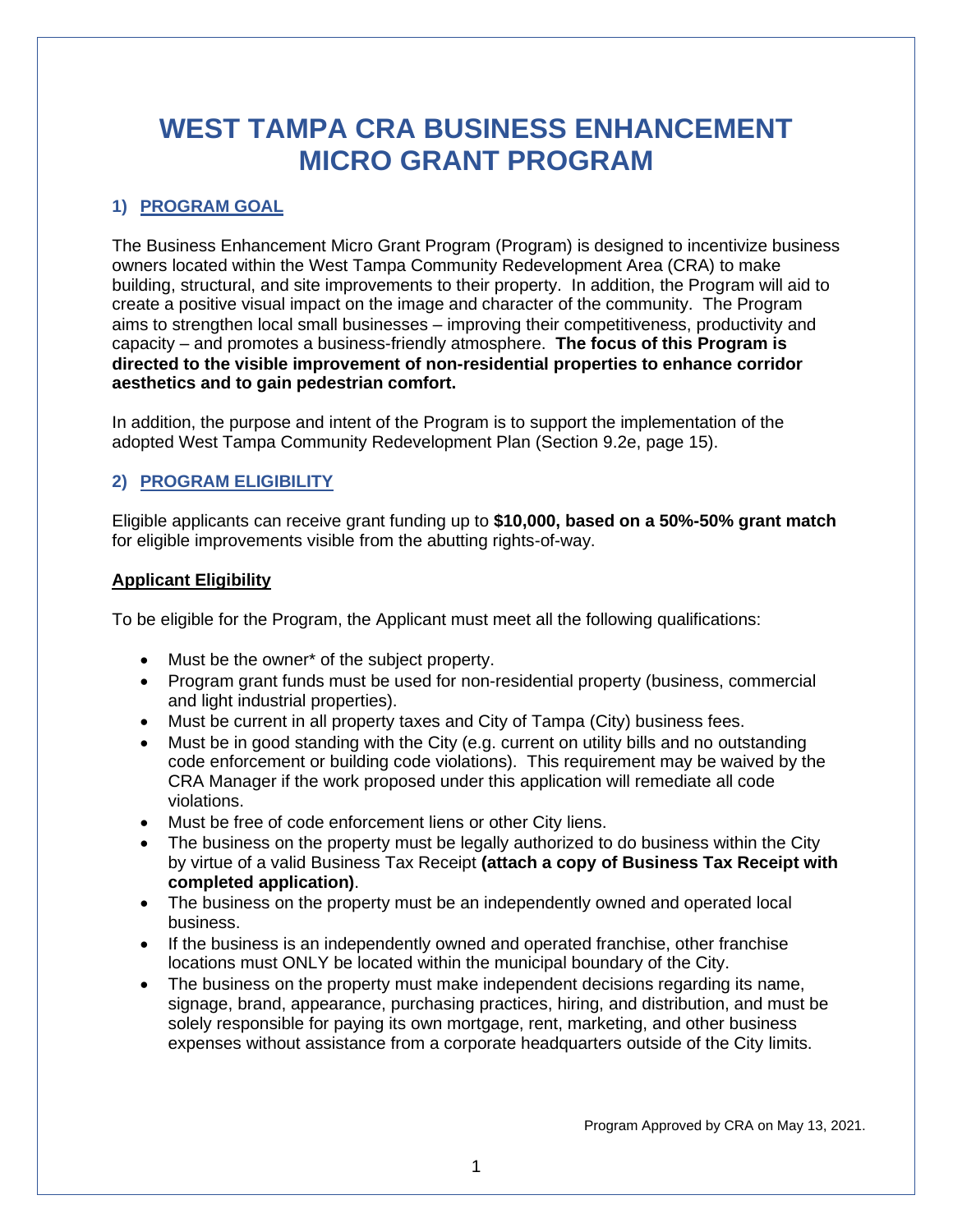\*The owner of the Property (Owner) shall be the Applicant. Owner means a holder of any legal or equitable estate in the premises, whether alone or jointly with others and whether in possession or not shall include all individuals, associations, partnerships, corporations, limited liability companies and others who have interest in a structure and any who are in possession or control thereof as agent of the owner, as executor, administrator, trustee, or guardian of the estate of the owner. No Owner shall receive more than \$75,000 in total CRA grant value across all CRA grant programs within a 12-month rolling year. For the purposes of this application, the total CRA grant value that an Owner has received over such period shall be the combined value, in the 12 month period immediately preceding the submission of an application for this program, of: (1) the amount of CRA grant funds that the applicant has received; (2) the amount of CRA grant funds that any holder of legal title in the subject property other than the applicant has received; and (3) if a business entity holds legal title in the subject property, the total amount of CRA grant funds received by any directors, members, partners, shareholders, any others with an ownership interest in such entity, and any others able to exert managerial control over or direct the affairs of said entity.

#### **The following property uses are ineligible for Program assistance:**

- Residential, including multi-family properties; and
- Vacant lots.

#### **Eligible Improvements**

One or more of the following improvements *may be eligible* for Program assistance:

- The repair of exterior walls;
- \*Decorative fence (fencing is limited to front and side areas, visible from the street);
- Exterior repainting;
- Exterior windows and/or doors:
- Wall or monument/pole signs;
- Awnings or canopies over windows or walkways, including shutters;
- The installation, repair, or renovation of porches, patios, plazas;
- The installation, repair, or renovation of pathways and sidewalks;
- The installation of decorative lighting, and security lighting;
- Parking area and driveway improvements;
- Bicycle racks, shade areas, benches, or other pedestrian amenities;
- American with Disabilities Act (ADA) accessibility improvements;
- The removal of deteriorated or undesirable exterior alterations;
- The installation of landscaping and irrigation systems, not to exceed thirty percent (30%) of the total grant amount; and
- Other permanent improvements may be considered.

*\*Chain link fencing, with or without slats, wooden stockade, board on board, and wooden picket fencing are not eligible for the Program.*

The following are *ineligible* for assistance:

- Improvements that are completed prior to an application being approved;
- Sanitary septic tank improvements:
- Non-permanent improvements: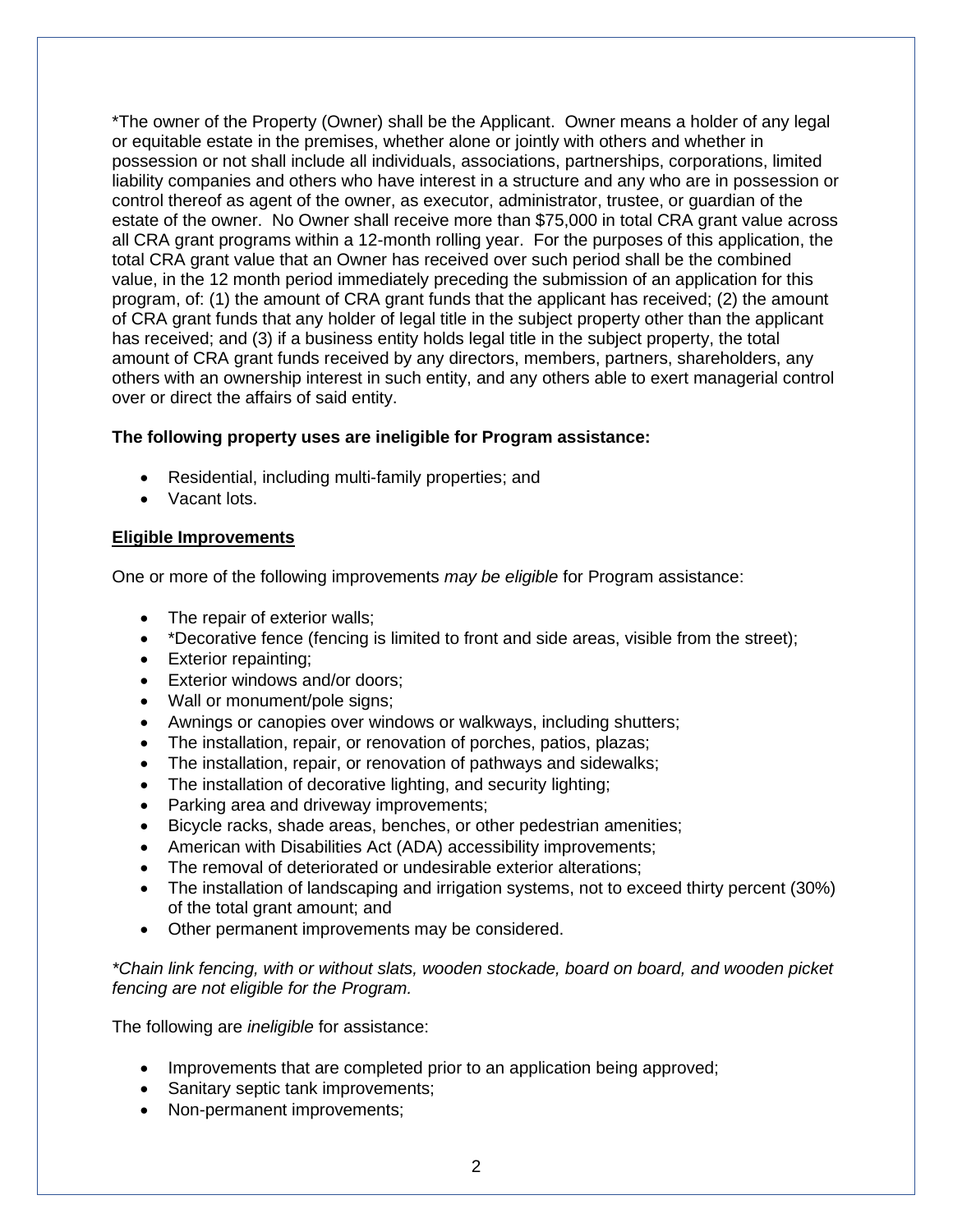- General maintenance improvements;
- New construction on vacant land; and
- Interior building improvements.

#### **Project Implementation**

Projects are to be coordinated, managed, and implemented by the Applicant with close interaction with Community Redevelopment Department staff and the appropriate City departments. Applicant is responsible for obtaining/arranging any permits required by the City.

#### **Program Requirements**

- All statements and representations made in the application must be correct in all material respects when made.
- **Digital color photographs of the existing structure exterior, showing all sides of the building, must be provided with application.**
- An estimated detailed budget must be provided on the budget form in the application.
- Work required to be performed by licensed contractors must provide, as attachments, quotes from contractors and copies of their licenses. Quotes to include complete description of materials to be used).
	- o *If work is performed by non-licensed workers, then only materials purchased will be eligible for grant funds, unless the work performed was required to be performed by a licensed individual per City codes.*
- Applicant agrees to remain current in payments of property taxes and City Business Tax Receipt fees and comply with City codes and regulations for a minimum of five (5) years from the date of completion.
- Portions of the project costs not funded by the requested grant must be provided by Owner funding. Owner funding may consist of bank loans, lines of credit, and owned assets (Owner Equity). Owner must demonstrate their source of the Owner Funding and their ability to meet the financial obligations of the Program.
- Proceeds from other City-managed financial assistance programs may not be used as Owner Equity to satisfy the Owner Funding requirements of this Program but may be used to assist with funding of remaining portion of larger improvement project. Grant funds cannot be used as Owner equity to satisfy the Owner Funding requirements of other City-managed financial assistance programs.

#### **Grant Application Process**

- Completed applications that meet all the Program requirements will be reviewed by the CRA manager. Submittal of an application does not guarantee a grant award.
- Incomplete applications will not be considered submitted until all required documentation has been submitted to Community Redevelopment Department staff.
- All construction/design contracts will be between the Applicant and the contractor/design professional.
- Grants will be awarded on a first come basis.
- Completed applications will be accepted throughout the year.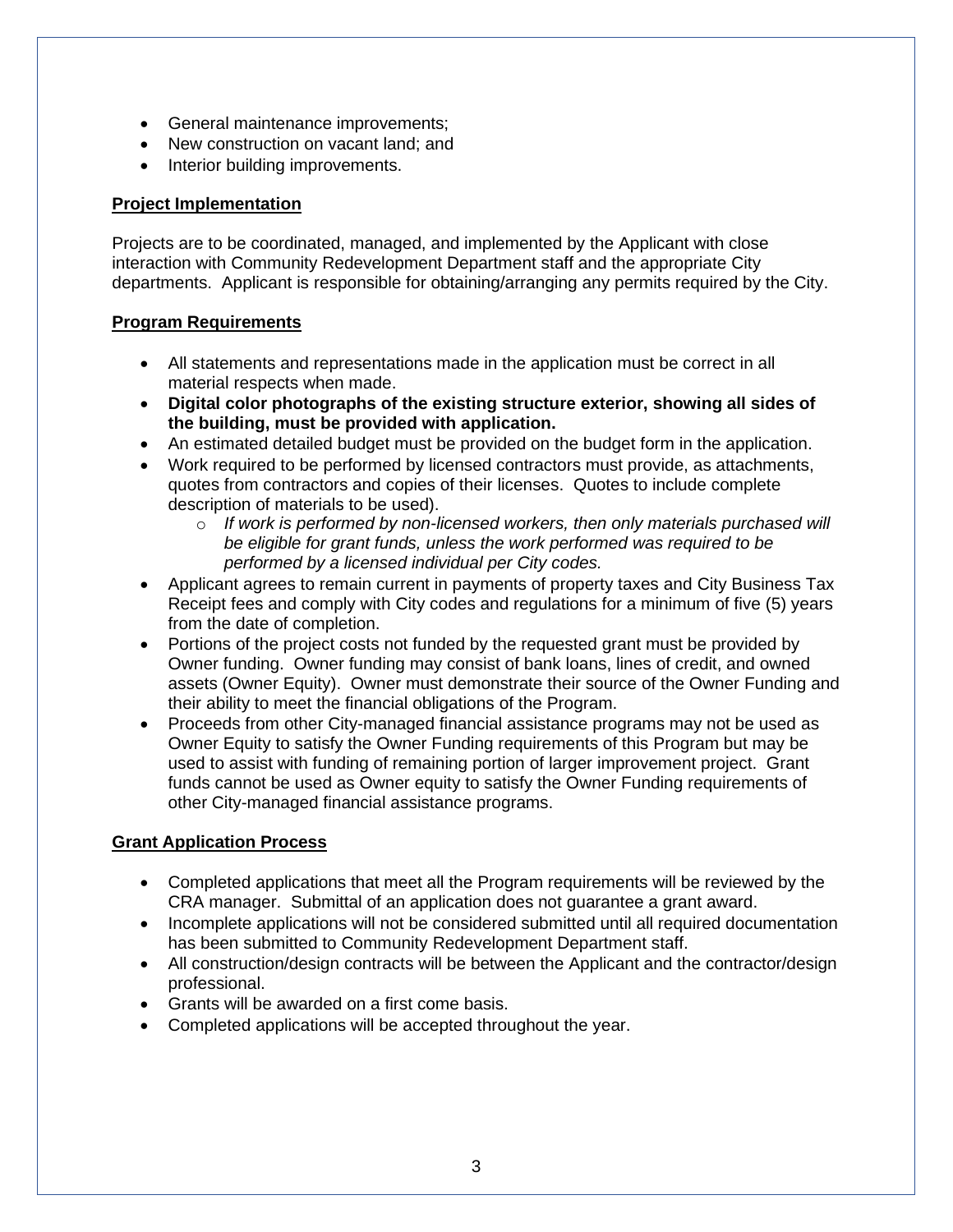#### **3) DISBURSEMENT POLICY AND PROCEDURE**

Grant funds will be disbursed, after initial approval of the project, upon a "Finding of Project Completion" by CRA Manager. A "Finding of Project Completion" will be granted when the following criteria is met:

- 1) Grant disbursement will not occur until the owner match specified in the Budget is paid in full.
- 2) Requests for disbursement of project costs will be viewed as a single, completed package. Costs not included in the approved application will not be considered for disbursement.
- 3) Required documentation for disbursement of project costs must include:
	- a) Copies of cancelled checks, certified checks or money orders of project costs, or credit card statements of project cost;
	- b) Detailed invoices and paid receipts signed, dated, and marked "paid in full;"
	- c) Name, address, telephone number of design professional(s), general contractor, etc.;
	- d) Photographs of the project (before and after photos).
- 4) Prior to any grant fund disbursement, the Applicant must have obtained all necessary/required permits (e.g. zoning and building permits), passed all required inspections, and received (if relevant) notice, in the form of a Certificate of Occupancy or Certificate of Completion for the project demonstrating the legal occupancy of the project area. **Any work performed without a permit that required a permit will not be eligible for grant funding.**
- 5) The CRA disburses funds to grant recipients within 30 days of fully completed reimbursement request.

#### **4) GRANT EXPIRATION**

Applicants must receive a "Finding of Project Completion" within 180 calendar days from the date of application approval. After the said 180 days, the grant will expire. An extension for the grant funds may be granted by the CRA Manager for a good cause. It is the responsibility of the Applicant to request, in writing, from the CRA Manager an extension of the grant approval before the expiration date.

#### **5) COMPLIANCE WITH THE CITY OF TAMPA ETHICS CODE**

The Applicant will comply with all applicable City rules and regulations including the City's Ethics Code, which is available on the City's website at https://www.tampa.gov/Ethics. Moreover, each applicant to the Program acknowledges and understands that the City's Ethics Code prohibit City employees from receiving any benefit, direct or indirect, from any contract or obligation entered into with the City. (City of Tampa Code, Chapter 2, Article VIII-Sec 2-522)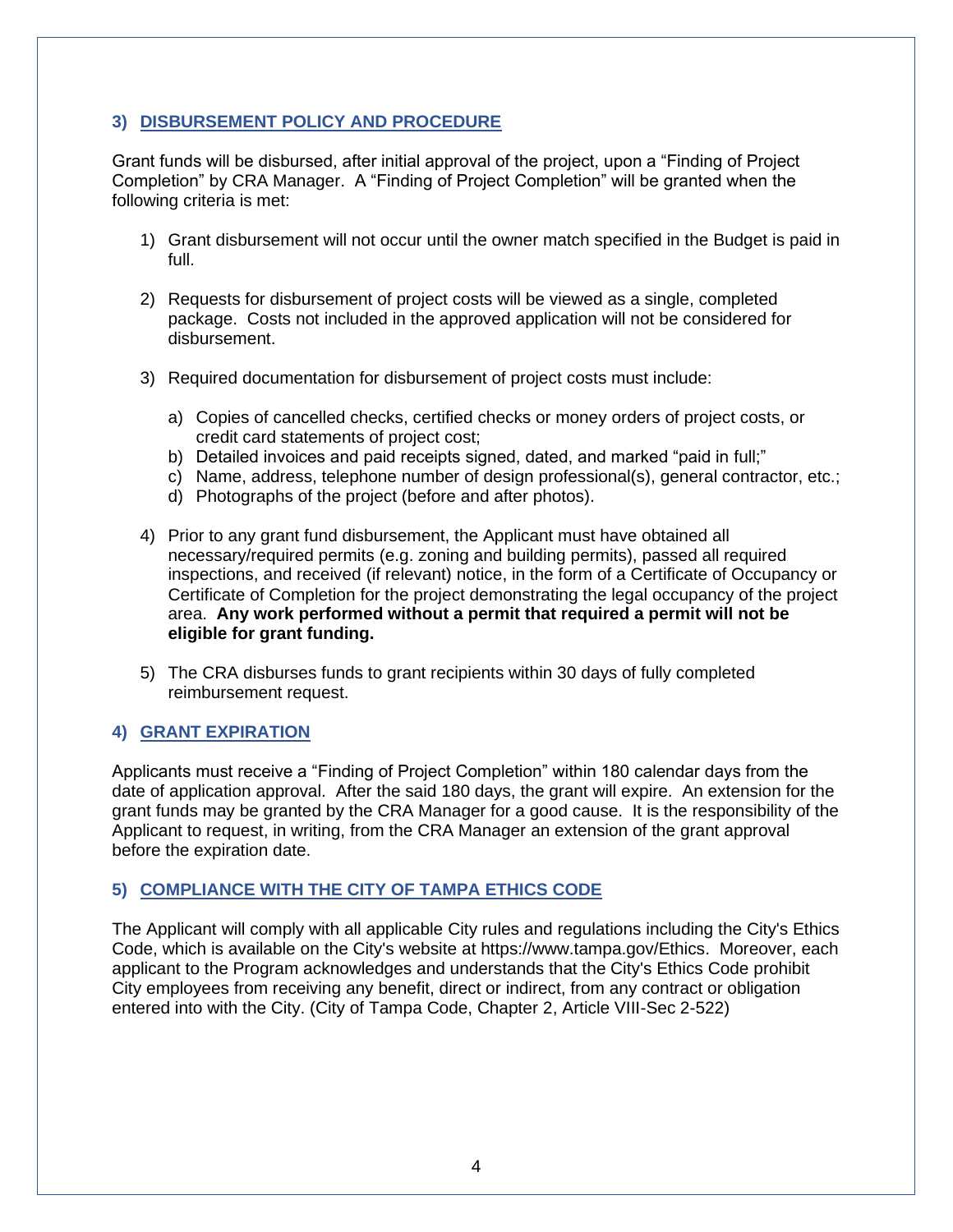Case Number: \_\_\_\_\_\_\_\_\_\_\_

#### **6) APPLICATION**

| 1) Applicant (Property Owner)       |                                         |
|-------------------------------------|-----------------------------------------|
| Property is owned by: An Individual | A Corporation ______ A Partnership ____ |
| Entity Name (if any):               |                                         |
| Full Legal Name and Title (if any): |                                         |
| Mailing Address:                    |                                         |
| City/State/Zip:                     |                                         |
| <b>Phone Number:</b>                | E-mail Address:                         |
| Web Site (if available):            |                                         |

| 2) Authorized Agent (If applicable) |                 |  |
|-------------------------------------|-----------------|--|
| Entity Name (if any):               |                 |  |
| Full Legal Name and Title (if any): |                 |  |
| Mailing Address:                    |                 |  |
| City/State/Zip:                     |                 |  |
| <b>Phone Number:</b>                | E-mail Address: |  |

| 3) Subject Property/Location of Proposed Project         |
|----------------------------------------------------------|
| Address commonly known as:                               |
|                                                          |
| Parcel Identification Number(s) or Folio Number(s):      |
|                                                          |
| Property is designated as a Local Landmark: Yes __ No __ |
|                                                          |

**4)** Project description, scope of work to be performed, sketch plans and specifications detailing the scope of work (provide attachment if needed). Applicant understands that depending on the project, certain City Departments may require additional documentation, plans, etc. in order to properly review and approve the proposed project described in this application.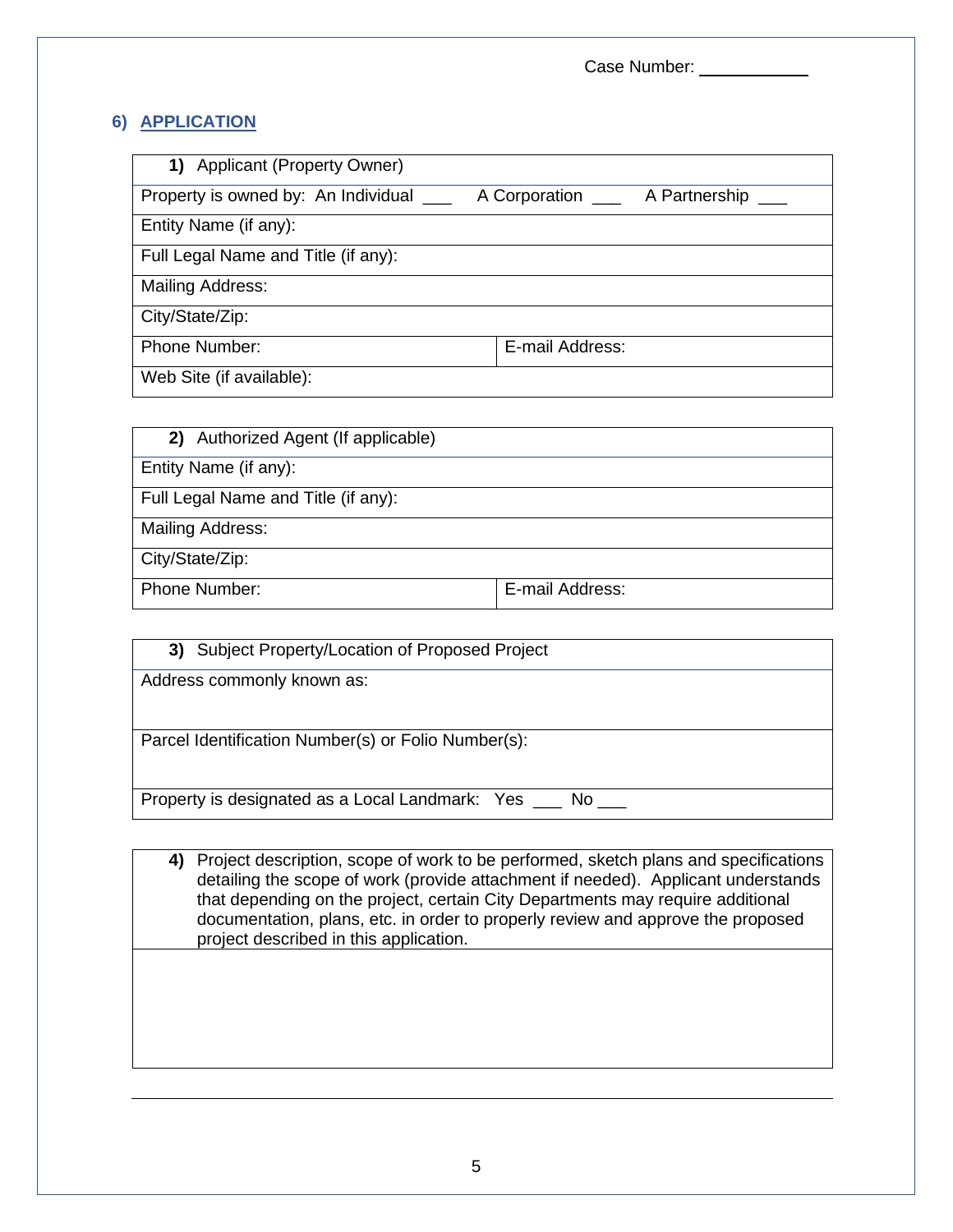| 5) Describe existing uses and conditions on the property (include photographs as |
|----------------------------------------------------------------------------------|
| attachments):                                                                    |

| 6) Financial Disclosure                                                                                                                                                                                  |                           |    |
|----------------------------------------------------------------------------------------------------------------------------------------------------------------------------------------------------------|---------------------------|----|
| <b>Amount of Grant Requested:</b>                                                                                                                                                                        | \$                        |    |
|                                                                                                                                                                                                          |                           |    |
| <b>Project Budget – Sources/Uses of Funds</b> (complete Attachment A: Project Budget)                                                                                                                    |                           |    |
| <b>Owner Equity:</b>                                                                                                                                                                                     | \$                        |    |
| Other Funds:                                                                                                                                                                                             | $\boldsymbol{\mathsf{S}}$ |    |
| <b>Grant Request:</b>                                                                                                                                                                                    | \$                        |    |
| <b>Total Project Funding:</b>                                                                                                                                                                            | \$                        |    |
|                                                                                                                                                                                                          |                           |    |
| My Property Is up to date with taxes, fees, and complies with City codes and regulations:                                                                                                                |                           |    |
| Yes________ No _____                                                                                                                                                                                     |                           |    |
|                                                                                                                                                                                                          |                           |    |
| If the Applicant has received loan or grant assistance from a City-managed financial<br>assistance program for a project at this address, please specify the program(s) and the<br>loan/grant amount(s). |                           |    |
| 1.                                                                                                                                                                                                       |                           | \$ |
| 2.                                                                                                                                                                                                       |                           | \$ |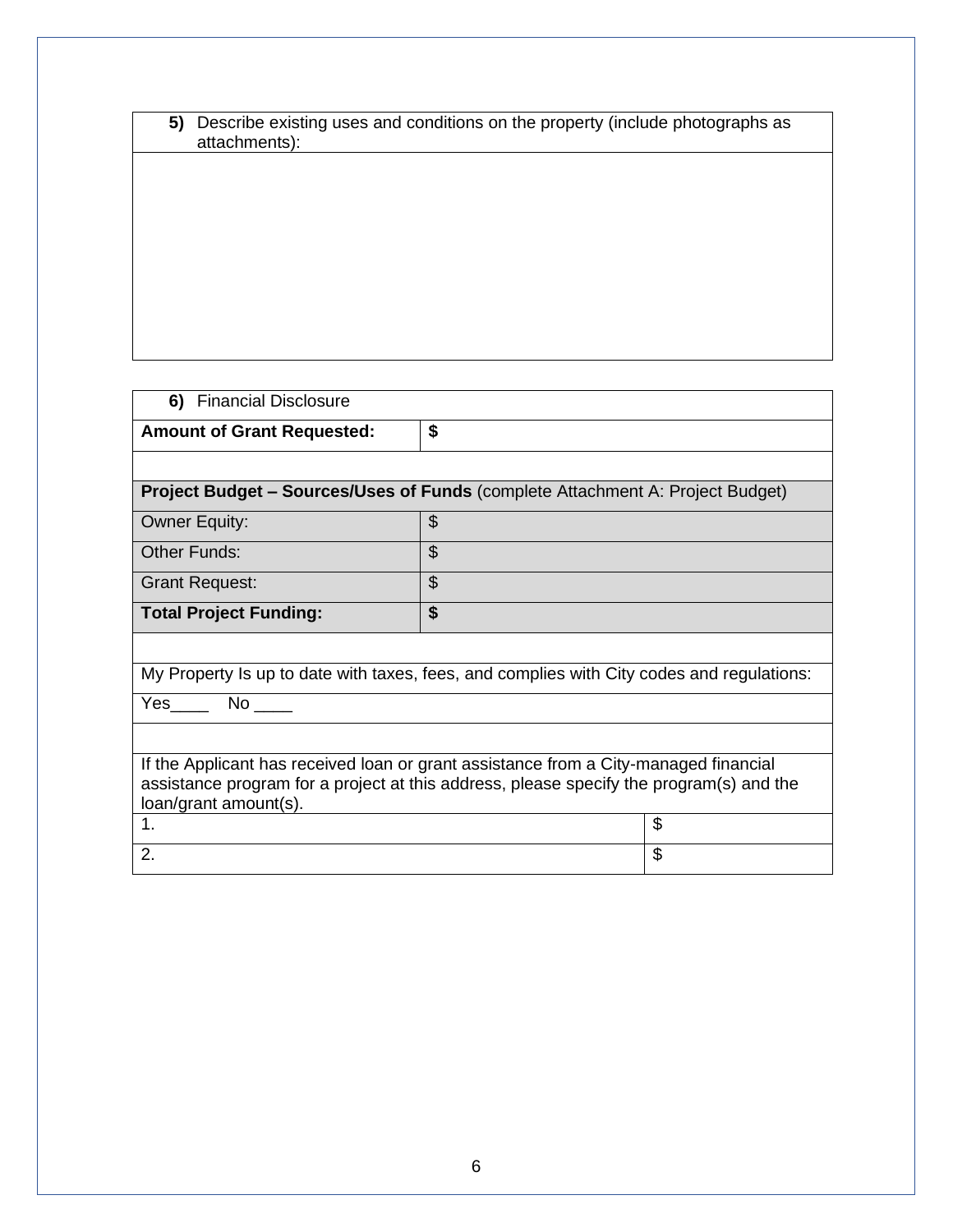| <b>Attachment A</b><br>Project Budget - Total Improvements Budget / Grant Eligible Budget |                                    |                                                     |                |
|-------------------------------------------------------------------------------------------|------------------------------------|-----------------------------------------------------|----------------|
| <b>Construction Categories / Line Items</b>                                               | <b>Improvement</b><br><b>Costs</b> | <b>Grant Eligible Costs</b><br>(For staff use only) |                |
|                                                                                           |                                    | <b>Line Item</b>                                    | Grant<br>(50%) |
| <b>Project Work</b>                                                                       |                                    |                                                     |                |
|                                                                                           |                                    |                                                     |                |
|                                                                                           |                                    |                                                     |                |
|                                                                                           |                                    |                                                     |                |
|                                                                                           |                                    |                                                     |                |
|                                                                                           |                                    |                                                     |                |
|                                                                                           |                                    |                                                     |                |
|                                                                                           |                                    |                                                     |                |
|                                                                                           |                                    |                                                     |                |
|                                                                                           |                                    |                                                     |                |
|                                                                                           |                                    |                                                     |                |
|                                                                                           |                                    |                                                     |                |
|                                                                                           |                                    |                                                     |                |
|                                                                                           |                                    |                                                     |                |
|                                                                                           |                                    |                                                     |                |
|                                                                                           |                                    |                                                     |                |
|                                                                                           |                                    |                                                     |                |
|                                                                                           |                                    |                                                     |                |
|                                                                                           |                                    |                                                     |                |
|                                                                                           |                                    |                                                     |                |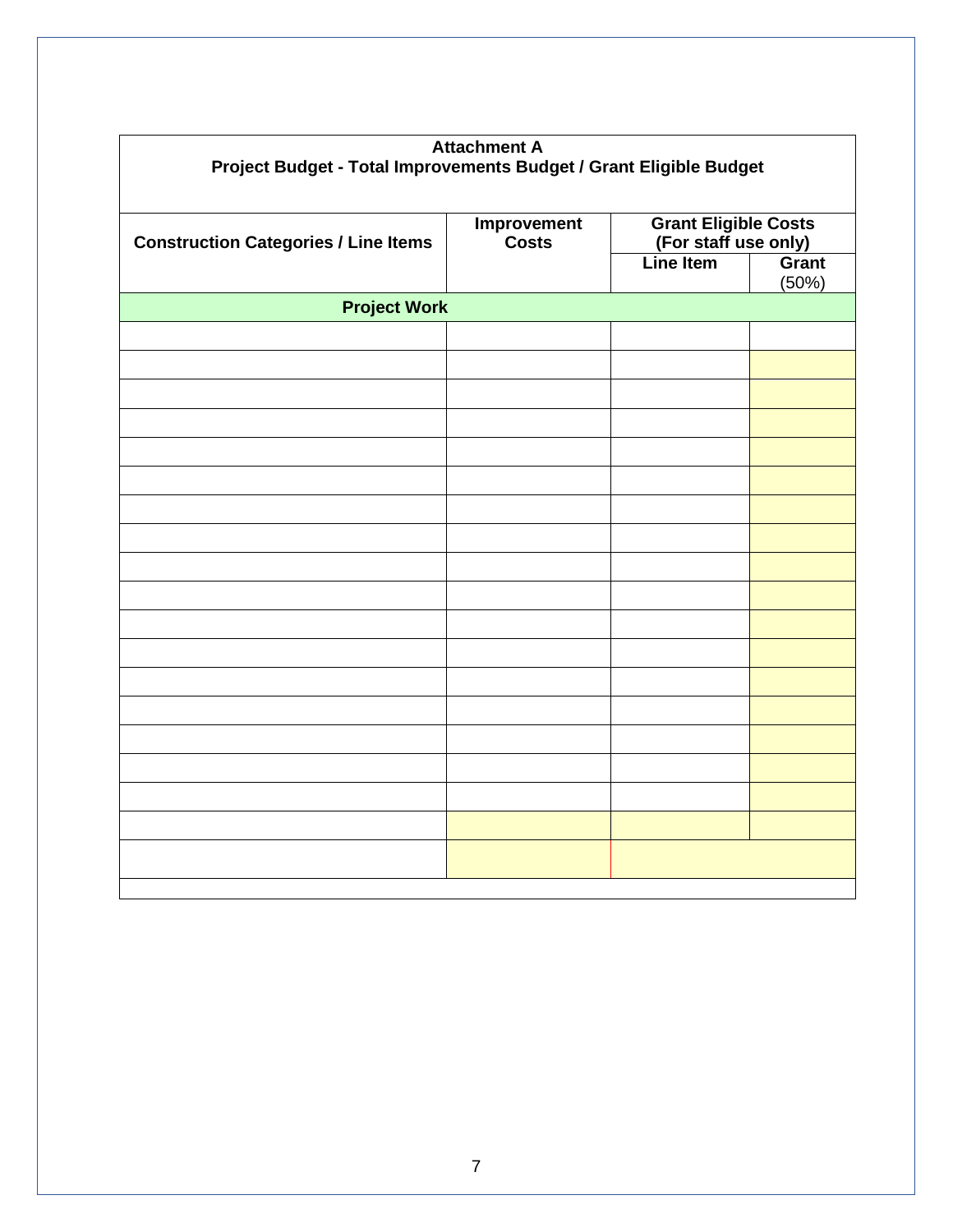#### **I ACKNOWLEDGE THAT I HAVE RECEIVED AND UNDERSTAND THE GRANT GUIDELINES HEREIN ABOVE STATED. IN ADDITION, BY EXECUTING THIS APPLICATION, I ACKNOWLEDGE THAT I AM LAWFULLY AUTHORIZED TO EXECUTE THIS APPLICATION.**

| Entity Name (if any)                                                                   |                                      |                                 |  |
|----------------------------------------------------------------------------------------|--------------------------------------|---------------------------------|--|
| <b>Applicant Signature</b>                                                             |                                      | Printed Name and Title (if any) |  |
| Date                                                                                   |                                      |                                 |  |
| STATE OF ______________________                                                        | COUNTY OF <u>___________________</u> |                                 |  |
| The foregoing instrument was acknowledged before me this _____ day of _______, 20____, |                                      |                                 |  |
|                                                                                        |                                      |                                 |  |
| of (Entity name if any <u>)                        </u> , who [                        |                                      | is                              |  |
| personally known to me or [ ] has produced identification.                             |                                      |                                 |  |
|                                                                                        |                                      |                                 |  |
| My commission expires:<br>(Notary Seal)                                                | Notary Public Signature              | <b>Notary Public Print Name</b> |  |
|                                                                                        |                                      |                                 |  |
|                                                                                        |                                      |                                 |  |
|                                                                                        |                                      |                                 |  |
|                                                                                        |                                      |                                 |  |

**Mail or hand deliver completed application form to:**

Community Redevelopment Department City of Tampa / 306 East Jackson Street 2N / Tampa, FL 33602 **For question call the Community Redevelopment Department at 813-274-8325.**